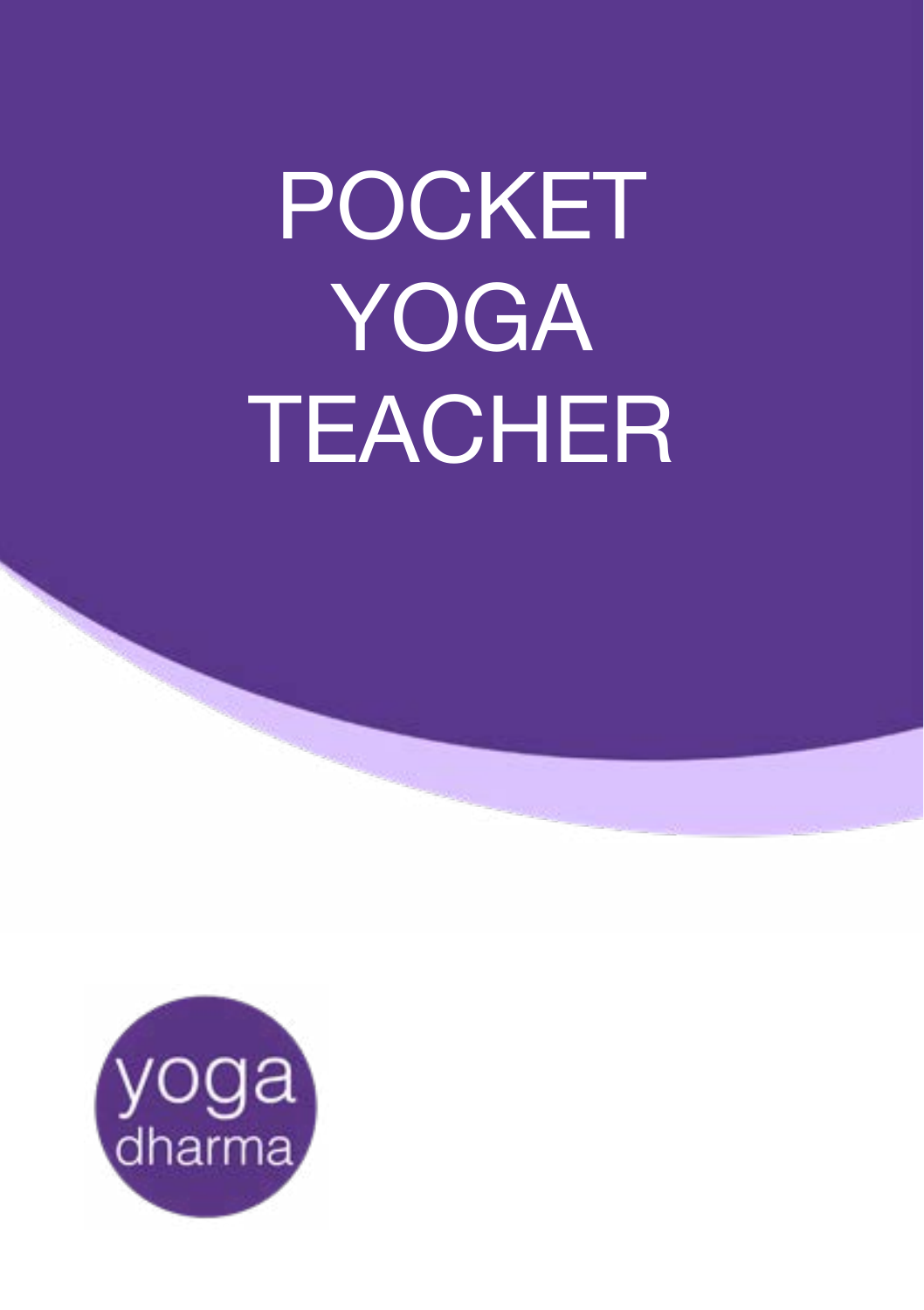### Index

- Page 6-7 Ashtanga chant
- Page 8-12 Sun Salutations A & B Page 6-7 Ashtanga chant<br>Page 8-12 Sun Salutations A & B<br>Page 13-41 Standing Postures<br>Page 42-47 Warrior Sequence<br>Page 48 Vinyasa<br>Page 49-79 Seated Postures<br>Page 81-84 Finishing Sequence
- Page 13-41 Standing Postures
- Page 42-47 Warrior Sequence
- Page 48 Vinyasa
- • Page 49-79 Seated Postures
- Page 81-84 Finishing Sequence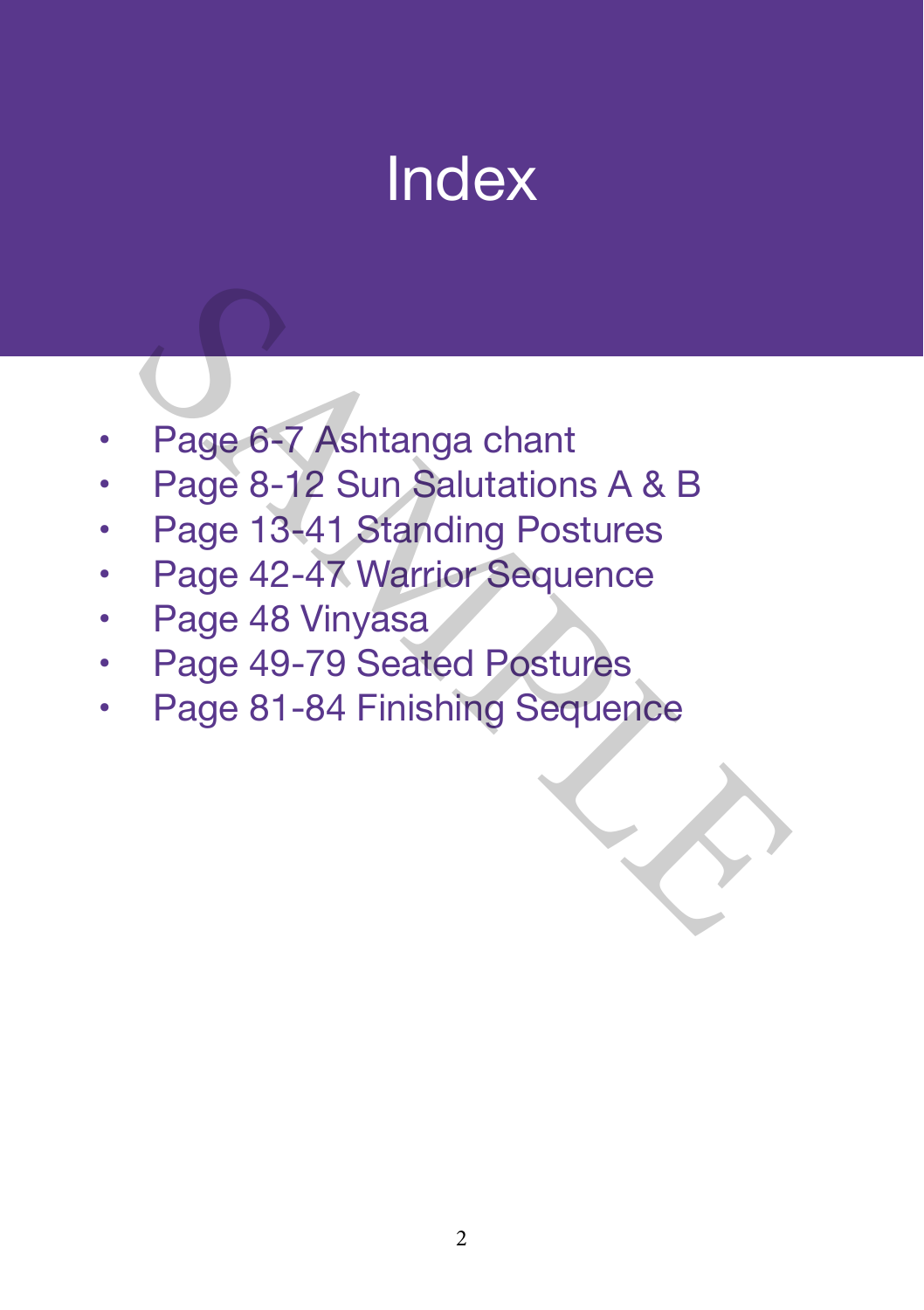# And now we **begin**! Sand now<br>We<br>begin!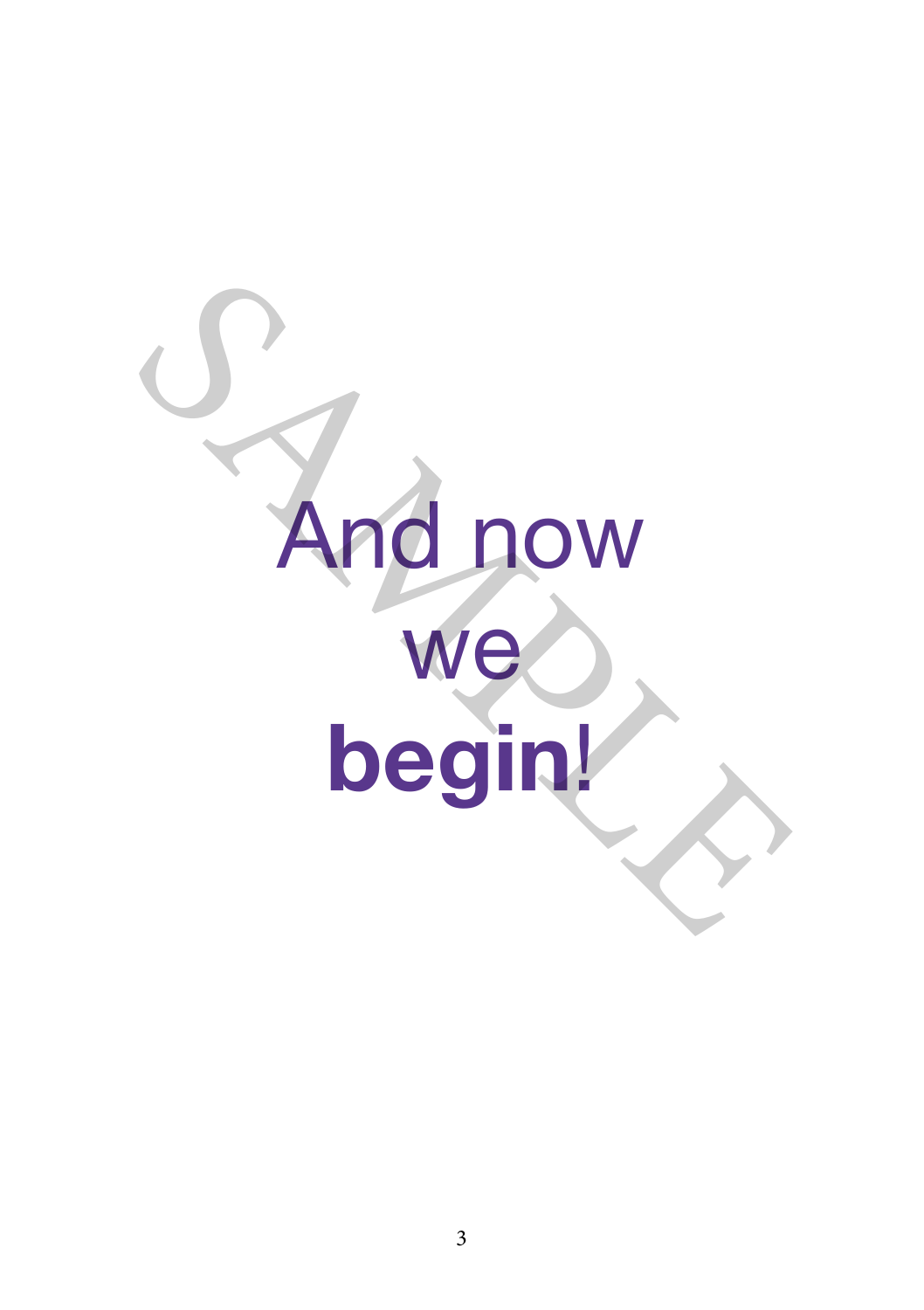## Ashtanga Chant Sanskrit

#### Om

Vande Gurunam Charanaravinde Sandarshita Svatma Sukava Bodhe Nih Sreyase Jangalikayamane Samsara Halahala Mohashantyai Om<br>
Vande Gurunam Charanaravinde<br>
Sandarshita Svatma Sukava Bodhe<br>
Nih Sreyase Jangalikayamane<br>
Samsara Halahala Mohashantyai<br>
Abahu Purushakaram<br>
Shankhacakrsi Dharinam<br>
Shankhacakrsi Dharinam

Abahu Purushakaram Shankhacakrsi Dharinam Sahasra Sirasam Svetam Pranamami Patanjalim Om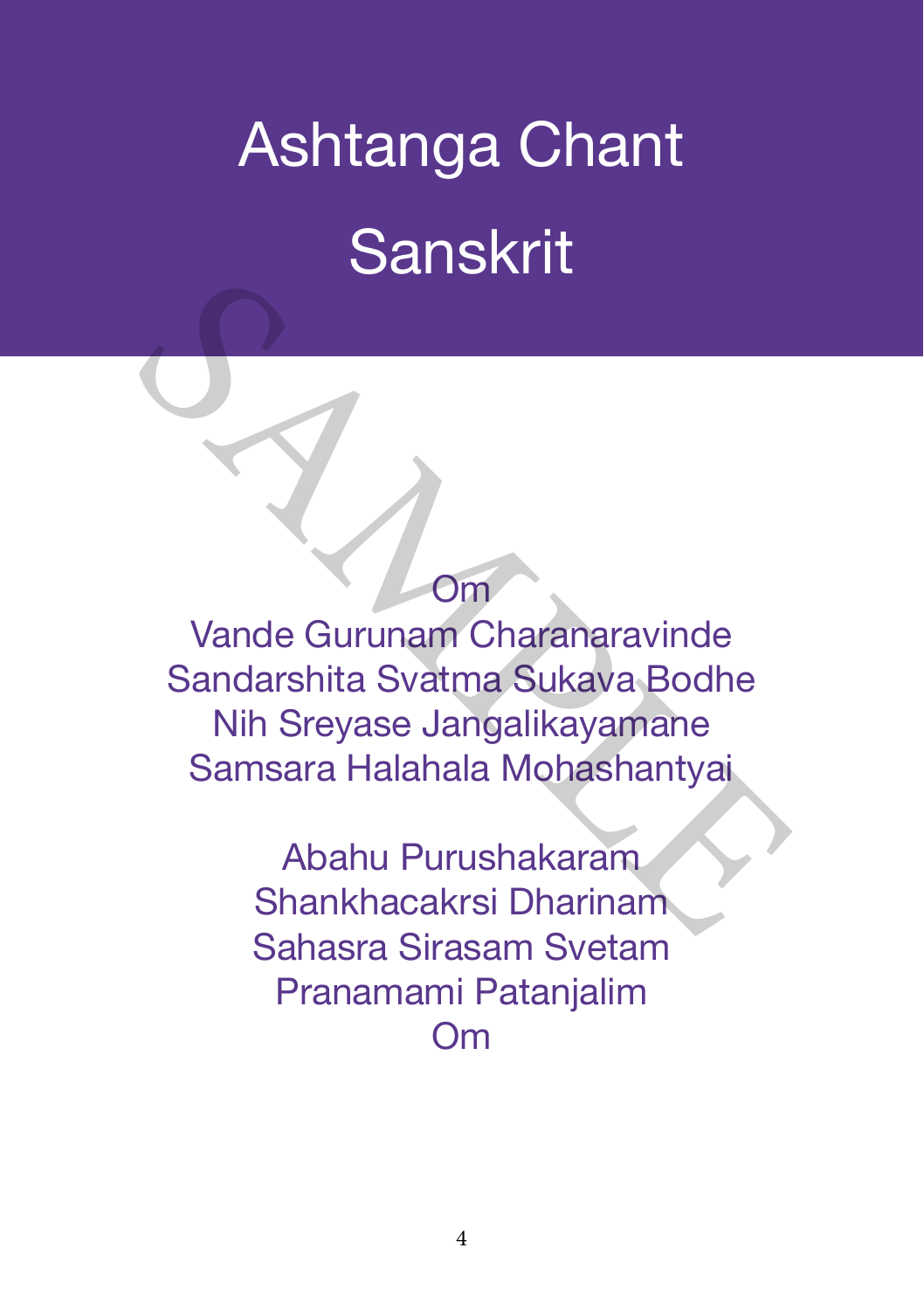# Ashtanga Chant English

I bow to the lotus feet of the guru who awakens insight into the happiness of pure being, who is the final refuge, the jungle physician, who eliminates the delusion caused by the poisonous herb of samsara. I bow to the lotus feet of the guru<br>
who awakens insight into<br>
the happiness of pure being,<br>
who is the final refuge,<br>
the jungle physician,<br>
who eliminates the delusion caused<br>
by the poisonous herb of samsara.<br>
I prostra

I prostrate before the sage Patanjali who has thousands of radiant, white heads and who has, as far as his arms, assumed the form of a man holding a conch shell, a wheel and a sword.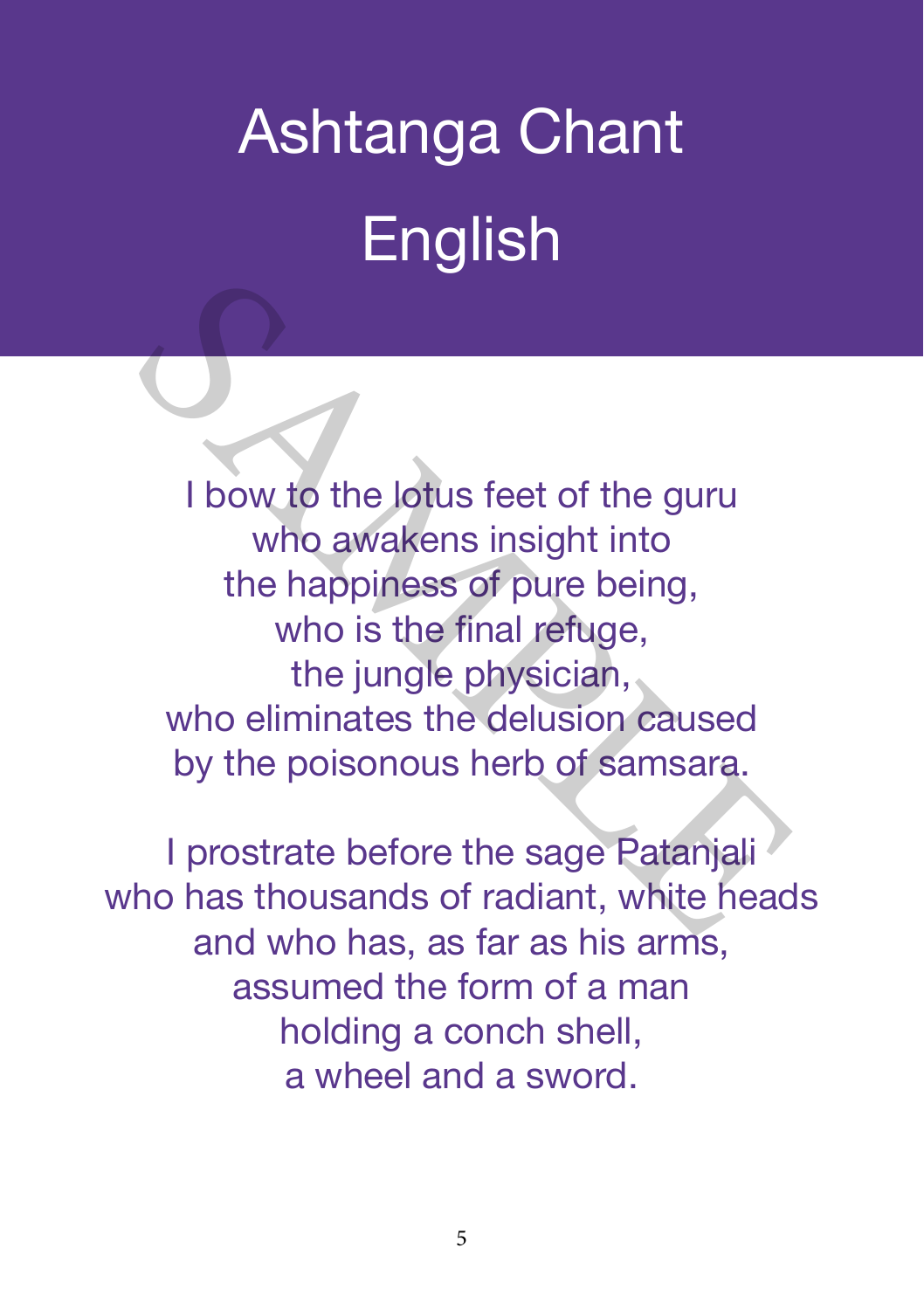### Sun Salutation A

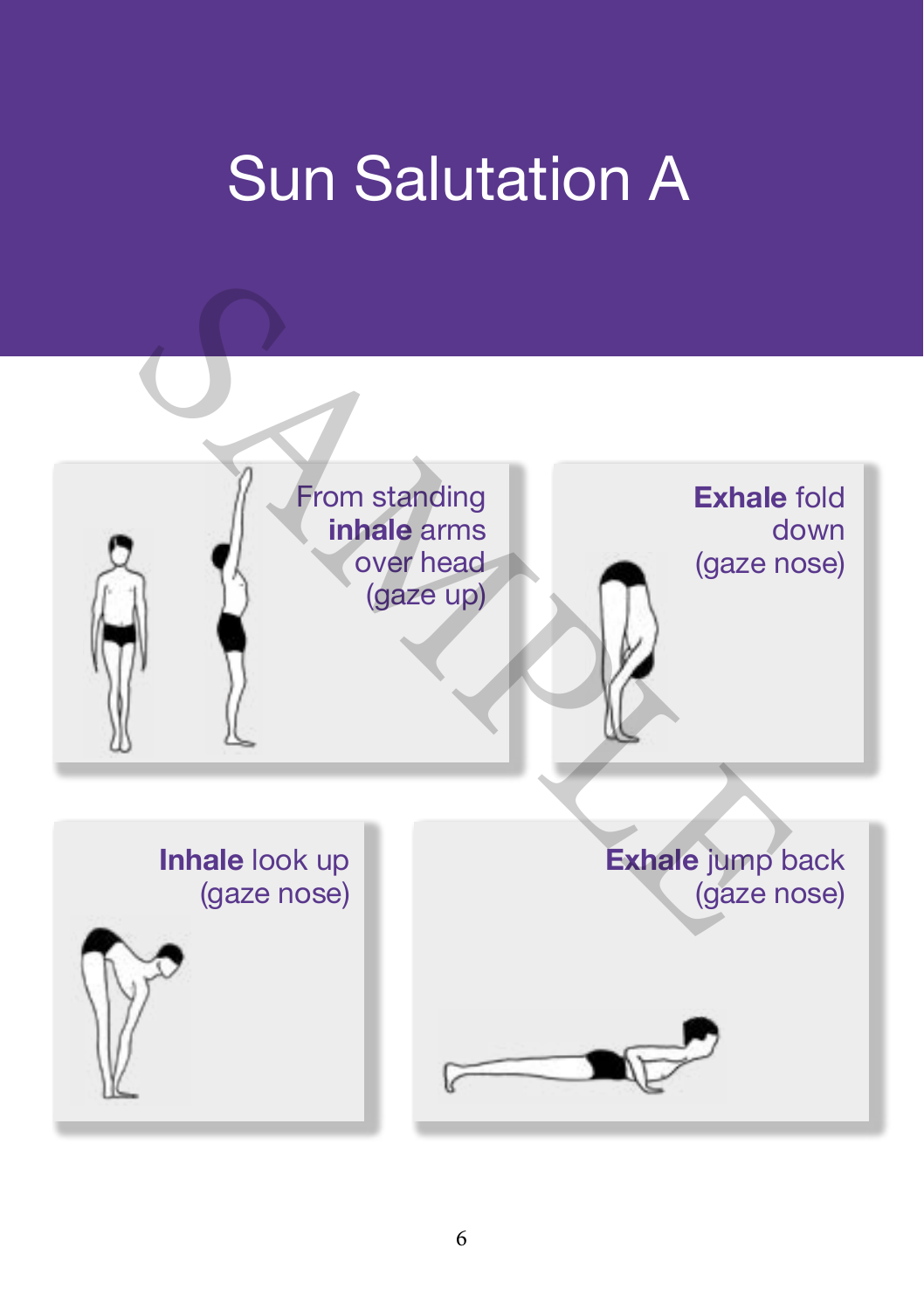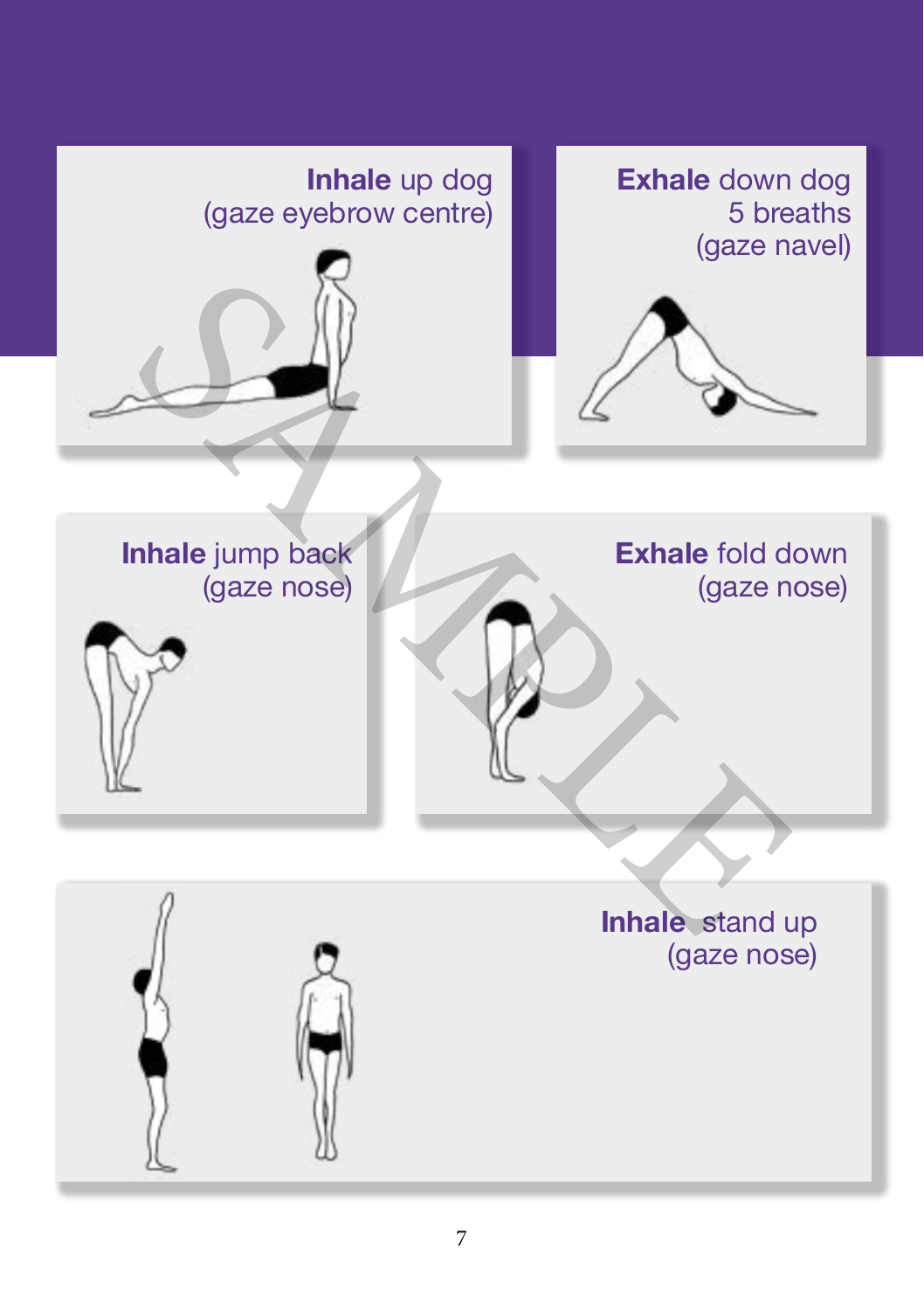### Sun Salutation B

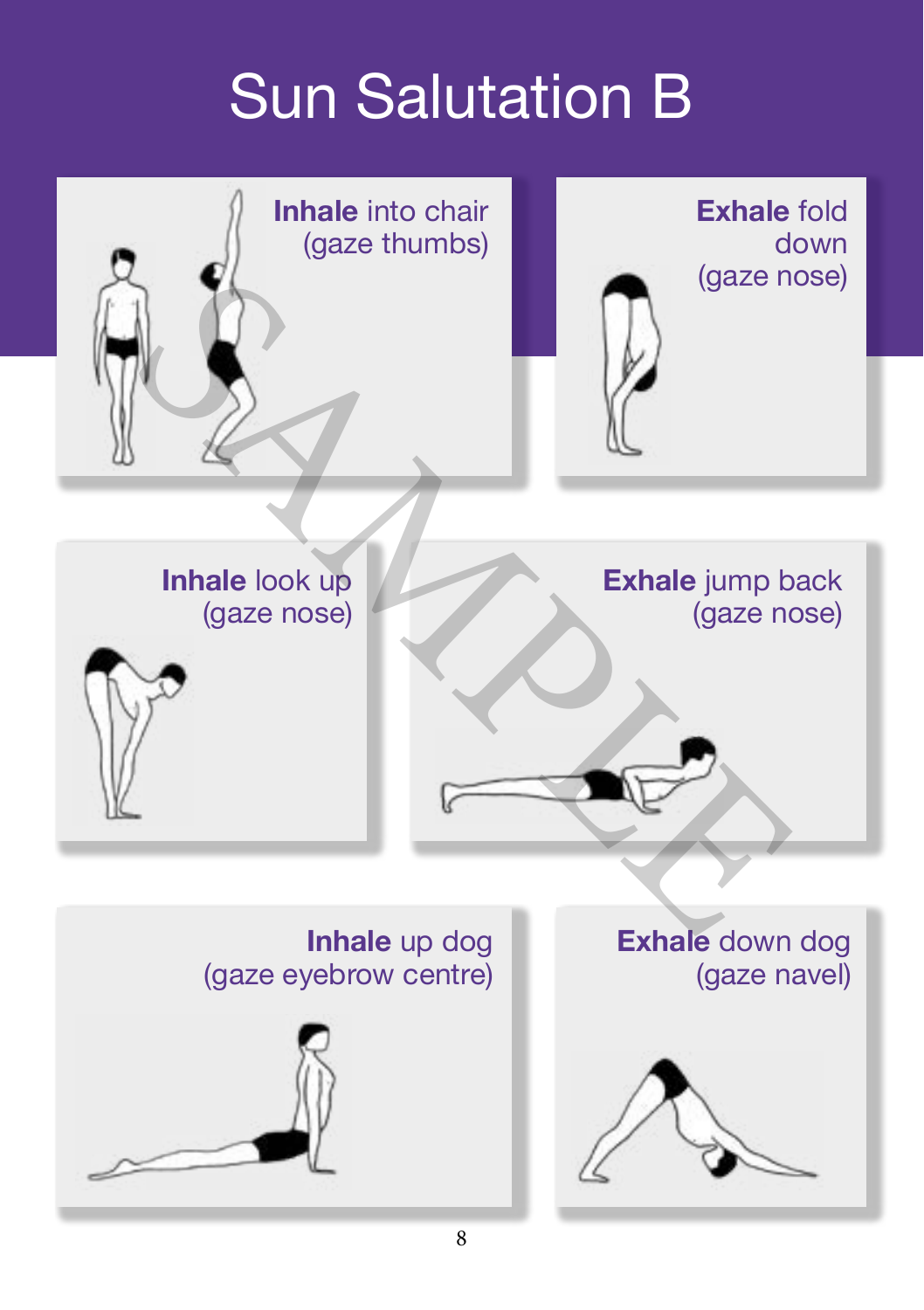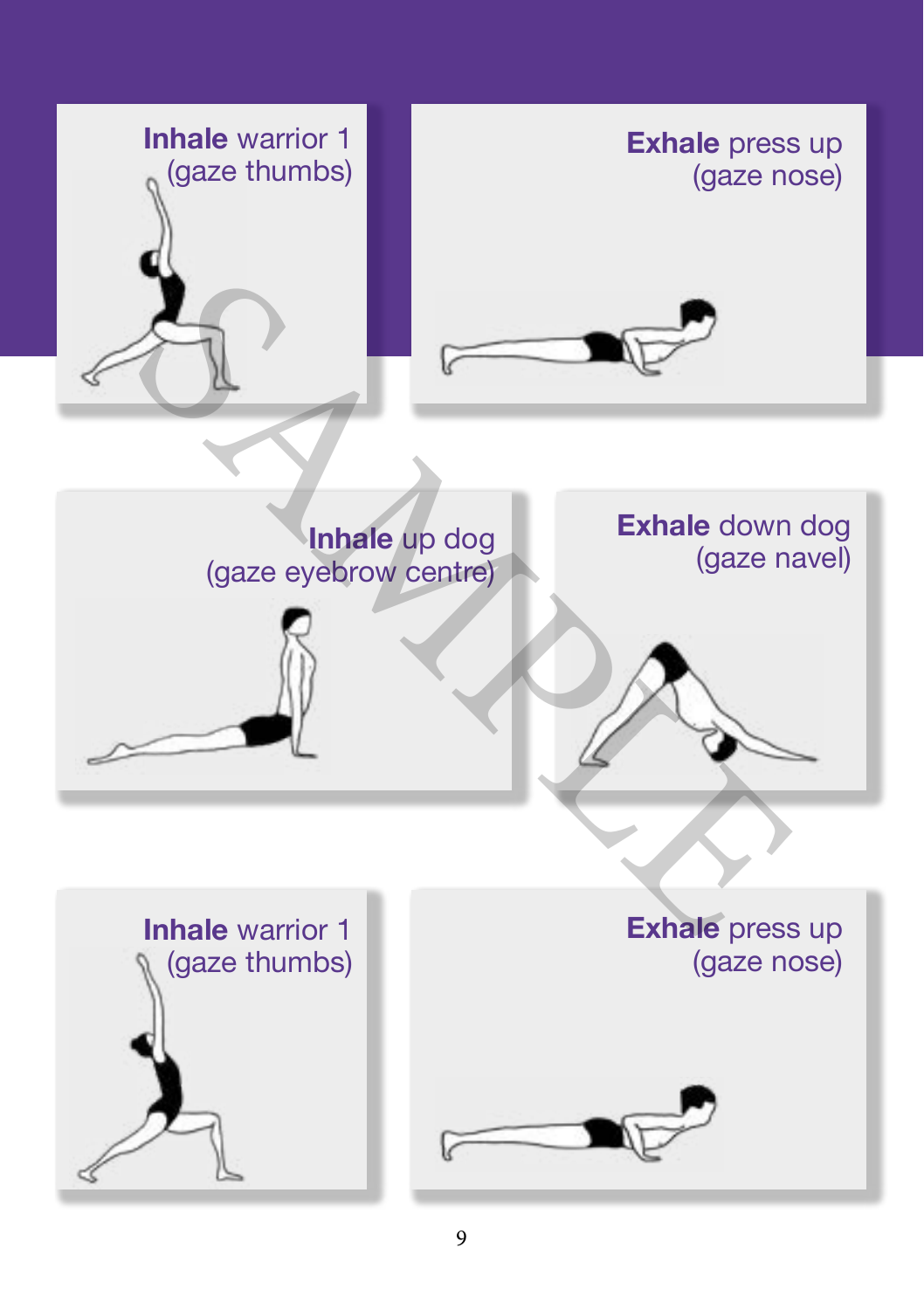